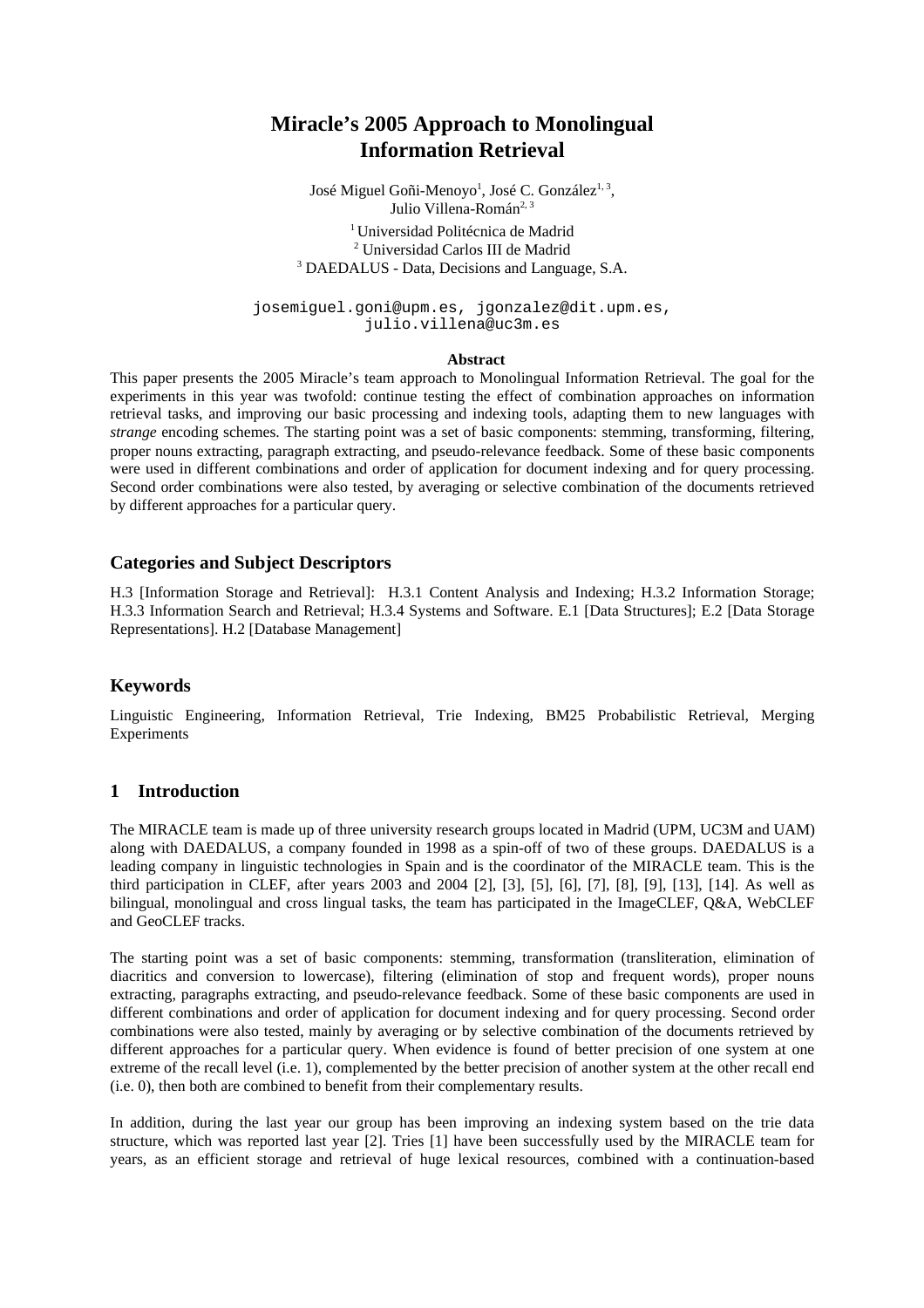approach to morphological treatment [4]. However, the adaptation of these structures to manage efficiently document indexing and retrieval for IR applications has been a hard task, mainly in the issues concerning the performance of the construction of the index. Thus, this year we have used only our trie-based indexing system, and so, the Xapian<sup>1</sup> [15] indexing system used in the previous CLEF editions was no more needed.<sup>2</sup> In fact, we have been able to make more experiments than the previous year, since we have had more time available.

For the 2005 monolingual campaign, runs were submitted for the following languages: Bulgarian, French, Hungarian, and Portuguese.

### **2 Description of the MIRACLE Toolbox**

 $\overline{a}$ 

Document collections were pre-processed before indexing, using different combinations of elementary processes, each one oriented to a particular experiment. For each of these, topic queries were also processed using the same combination of processes. (Although some variants have been used, as will be described later.)

The baseline approach to document and topic query processing is made up of a combination of the following steps:

- **Extraction:** The raw text from different document collections or topic files is extracted with ad-hoc scripts that selected the contents of the desired XML elements. All those permitted for automatic runs were used. (Depending on the collection, all of the existing TEXT, TITLE, LEAD1, TX, LD, TI, or ST for document collections, and the contents of the TITLE, DESC, and NARR for topic queries.) The contents of these tags were concatenated, without further distinction to feed subsequent processing steps. This extraction treatment has a special filter for extracting topic queries in the case of the use of the narrative field: some patterns that were obtained from the topics of the past campaigns are eliminated, since they are recurrent and misleading in the retrieval process. For example, for English, we can mention patterns as *"… are not relevant."*, or *"…are to be excluded"*. All the sentences that contain such patterns are filtered out.
- **Paragraphs extraction:** In some experiments, we indexed paragraphs<sup>3</sup> instead of documents. Thus, the subsequent retrieval process returned document paragraphs, so we needed to combine the relevance measures from all paragraphs retrieved for the same document. We tested several approaches for this combination, for example counting the number of paragraphs, adding relevance measures or using the maximum of the relevance figures of the paragraphs retrieved. Experimentally, we got best results using the following formula for document relevance:

$$
rel_{N} = rel_{mN} + \xi \cdot \frac{1}{n} \cdot \sum_{j \neq m} rel_{jN} ,
$$

where  $n$  is the number of paragraphs retrieved for document  $N$ ,  $relu$  is the relevance measure obtained for the *i-*th paragraph of document *N*, and *m* refers to the paragraph with maximum relevance. The coefficient  $\xi$  was adjusted experimentally to 0.75. The idea behind this formula is to give paramount importance to the maximum paragraph relevance, but taking into account the rest of the relevant paragraphs to a lesser extent. Paragraph extraction has not been used for topics processing.

- Tokenization: This process extracts basic text components, detecting and isolating punctuation symbols. Some basic entities are also treated, such as numbers, initials, abbreviations, and years. For now, we do not treat compounds, proper nouns, acronyms or other entities. The outcomes of this process are only single words and years that appear as numbers in the text (e.g. 1995, 2004, etc.).
- **Filtering:** All words recognized as *stopwords* are filtered out. *Stopwords* in the target languages were initially obtained from [12], but were extended using several other sources and our own knowledge and

<sup>1</sup> Xapian has rendered an excellent service to Miracle group in the 2003 and 2004 editions of CLEF. It is robust, quite efficient, and was well suited to our purposes.<br><sup>2</sup> The main reason for changing the indexing engine is efficiency: as an example, we reduced the time needed to indexing one

of the experiments scheduled from days to hours. In addition to that, our trie-based indexing system was able to index collection of texts encoded in UTF-8, so we have had no need to use transliteration schemes for languages such as Bulgarian.<br><sup>3</sup> Paragraphs are either marked by the <P> tag in the original XML document, or are separated from each other by two

carriage returns, so they are easily detected.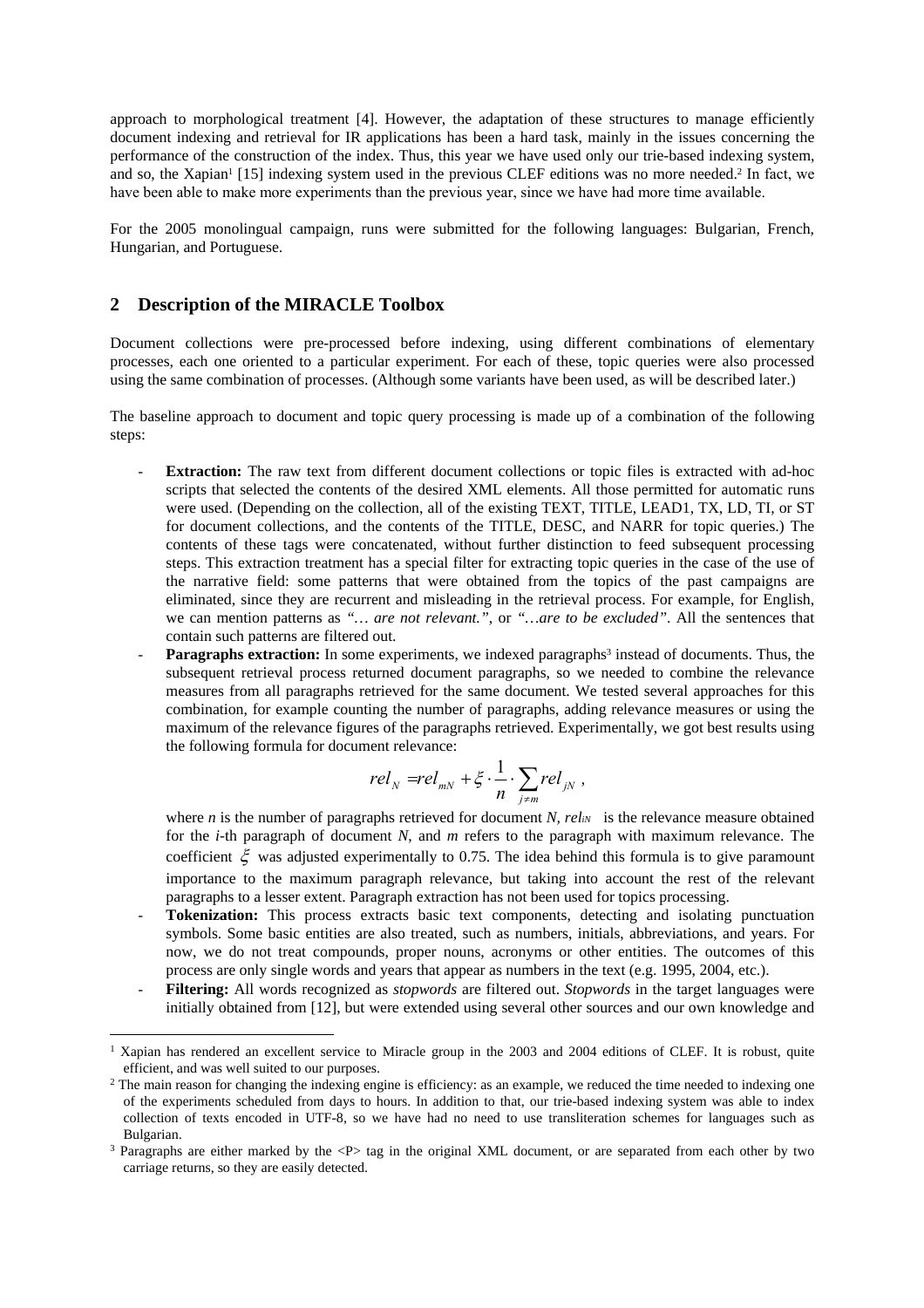resources. We have also other lists of words to exclude from the indexing and querying processes, which were obtained from the topics of past CLEF editions. We consider that such words have no semantics in the type of queries used in CLEF. As example, we can mention some of the English list: *appear, relevant, document, report,* etc*.* 

- Transformation: The items that resulted from tokenization were normalized by converting all uppercase letters to lowercase, and accents eliminated. This process is usually done after stemming, although it can be done before, though the resulting lexemes are different. We ought to make it before stemming in the case of the Bulgarian and Hungarian languages, since these stemmers did not work well with uppercase letters. Note that the accent removal process is not applicable for Bulgarian language.
- **Stemming:** This process is applied to each one of the words to be indexed or used for retrieval. We used standard stemmers from Porter [10] for most languages, except for Hungarian, where we used a stemmer from Neuchatel [12].
- Proper noun extraction: In some experiments, we try to detect and extract proper nouns in the text. The detection was very simple: Any chunk that outcomes from a the tokenization process is considered a proper noun provided that its firs letter is uppercase, unless such word is included in the *stopwords* list or in a specifically built list of words that are not suitable to be proper nouns (mainly verbs and adverbs). We opted for this simple strategy<sup>4</sup> since we had not available huge lists of proper nouns. In the experiments that used this process, only the proper nouns extracted from the topics fed a query to an index of documents of *normal* words, where neither proper nouns were extracted nor stemming was done.
- **Final use:** 
	- o **Indexing:** When all the documents processed through a combination of the former steps are ready for indexing, they are fed into our indexing *trie* engine to build the document collection index.
	- o **Retrieval:** When all the documents processed by a combination of the former steps are topic queries, they are fed to an ad-hoc front-end of the retrieval *tri*e engine to search the previously built document collection index. In the 2005 experiments, only OR combinations of the search terms were used. The retrieval model used is the well-known Robertson's Okapi BM-25 [11] formula for the probabilistic retrieval model, without relevance feedback.

After retrieval, some other special processes were used to define additional experiments:

- **Pseudo-relevance feedback:** We used this technique in some experiments. After a first retrieval step, we processed the first retrieved document to get their indexing terms that, after a standard processing<sup>5</sup> (see below) are fed back to a second retrieval step, whose result is used.
- **Combination:** The results from some basic experiments can be combined in different ways. The underlying hypothesis is that, to some extent, the documents with a good score in almost all experiments are more likely to be relevant than other documents that have a good score in one experiment but a bad one in others. Two strategies were followed for combining experiments:
	- o **Average:** The relevance figures obtained using the probabilistic retrieval in all the experiments to be combined for a particular document in a given query is added. This approach combines the relevance figures of the experiments without highlighting a particular experiment.
	- o **Asymmetric WDX combination:** In this particular type of combination, two experiments are combined in the following way: The relevance of the first D documents for each query of the first experiment is preserved for the resulting combined relevance, whereas the relevance for the remaining documents in both experiments are combined using weights W and X. We have only run experiments labeled "011", that is, the ones that get the document more relevant from the first basic experiment and all the remaining documents retrieved from the second basic experiment, re-sorting all the results using the original relevance measure value.

 $\overline{a}$ 

 $4$  Note that multi-word proper nouns cannot be treated this way.<br>  $5$  Both retrieval processes can be independent from each other: we could have used two different treatments for the queries and documents, so using different indexes for each of the retrievals. In our case, only standard treatments were used for both retrieval steps.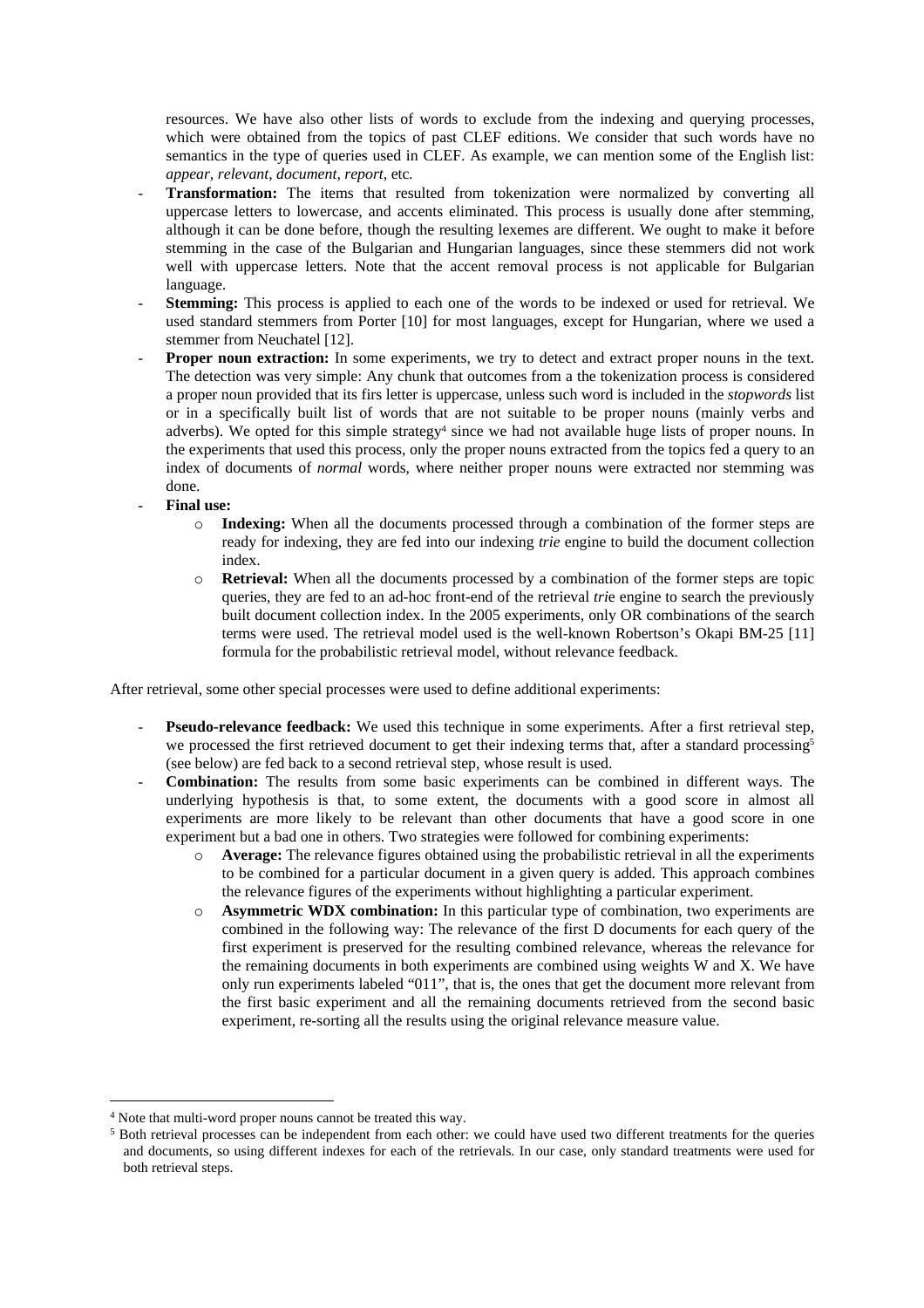### **3 Basic experiments**

For this campaign we have designed several basic experiments in which the documents for indexing and the topic queries for retrieval are processed using the same combination of the steps described in the previous section. For ease of reference we used letters that denote a set of these basic processes or variations of the extraction process for topic queries:

- **S:** Standard or baseline treatment: tokenization, filtering, stemming, and transformation<sup>6</sup>.
- N: Non-stemming treatment: tokenization, filtering, and transformation.
- **R:** Use the narrative field in the topics.
- T: Do not use narrative field.

So, the basic experiments are denoted **SR, ST, NR,** or **NT**. We designed additional experiments:

- P: Treatment that extracts proper nouns from topic queries, even using the narrative field. Since no stemming is made on the proper nouns detected, a non-stemmed index is needed. Thus, the only possible experiment is denoted **NP**.
- **H:** The standard treatment (S) is made on the index built from the paragraphs of the documents from the collection. The combination of the paragraphs retrieved is done as stated in the previous section. Depending on the fields selected in the topic queries, we can denote these experiments as **HR** or **HT**.
- **r1:** Pseudo-relevance feedback, as described above. As we only used **SR** runs to feed this type of run, we denoted it as **r1SR**.

Finally, we describe the combining experiments we used:

- x<run1>WD<run2>X: This denotes an asymmetric DWX combination from experiments <run1> and <run2>. For example, we run experiment xNP01HR1, which gets the first document retrieved from the NP run, with its original relevance value and all the documents retrieved in the experiment HR also with their original relevance values, then resorting all these relevance figures.
- a<run1>....<runZ>: This denotes the average run for all the Z runs stated. For example, we run the experiment denoted aHTSTxNP01ST1, which adds all the relevance measure values obtained for each document in the experiments HT, ST, and xNP01ST1.

## **4 MIRACLE results for CLEF 2005**

We tried a wide set of experiments, running several combinations of the variants described in the previous section, although not all the possible tried due to evident limitations of computing resources and time. The experiments were tried trying to test a wider and richer set of trials.

To compare these approaches, we used these techniques following the instructions given for CLEF 2004 (corpora and topic queries) and using the appropriate *qrels* available at the beginning of this campaign. The experiments that provided the best precision results in the CLEF 2004 scenario were selected for submission to CLEF 2005.

The results from our experiments follow. For each of the monolingual tracks, we show a table with the precision at 0 and 1 points of recall, the average precision, the percentage deviation (in average precision) from best one obtained, and the run identifier. The results are sorted in average precision ascending order, but an asterisk marks all the best precision values for each column. The submitted runs to CLEF 2005 are shown in boldface, and the figures show the precision-recall graphs for the submitted runs as well as our best $\ell$  runs, provided that these were not submitted.

 $\overline{a}$ 

 $6$  As it was commented before, in some cases these two steps are made in reverse order.  $7$  Be the best run in average precision, or in precision at 0 or 1 points of recall.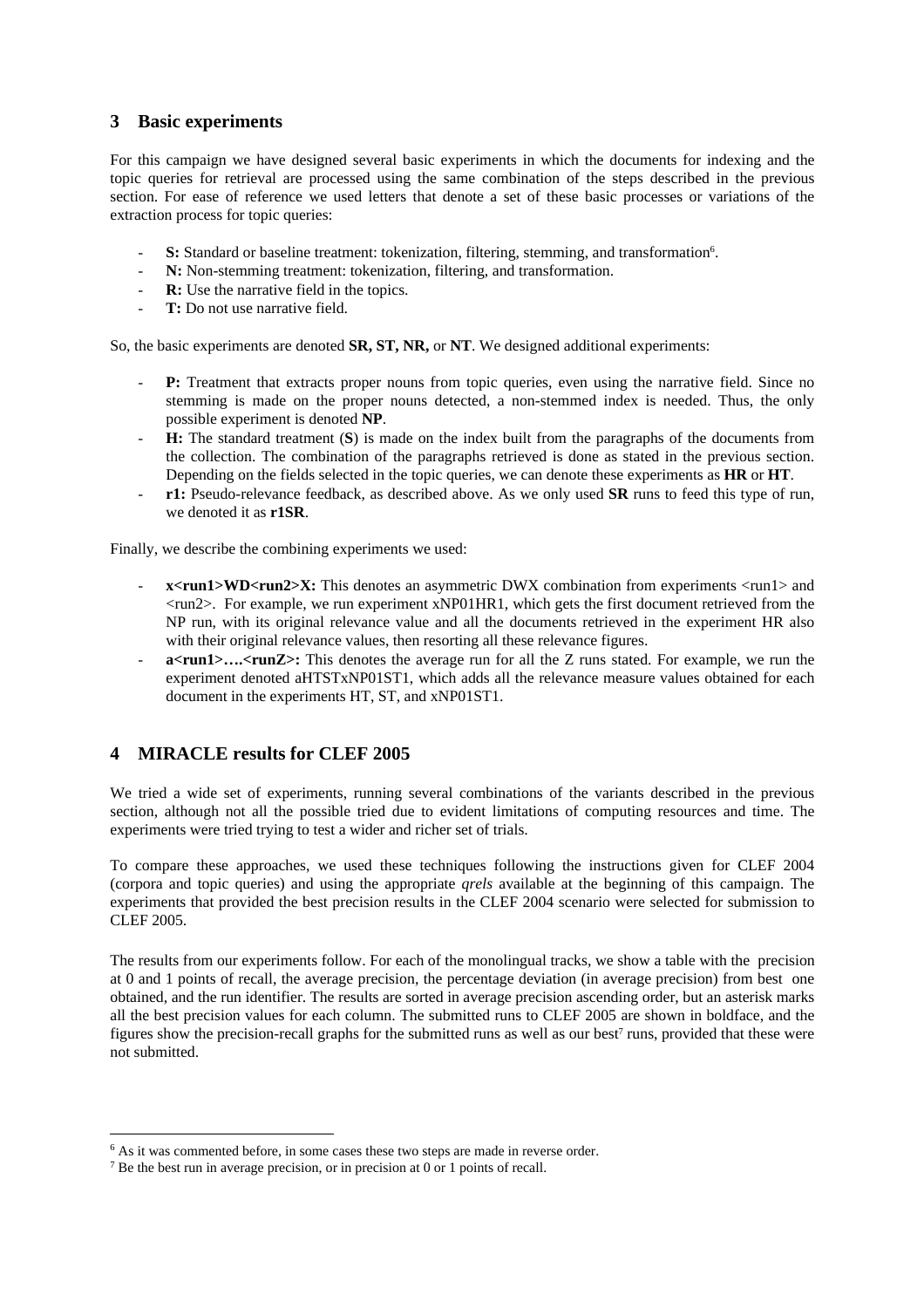## **Results for monolingual Bulgarian**

| At 0      | At $1$    | Avgp    | $\frac{0}{0}$ | Run       |
|-----------|-----------|---------|---------------|-----------|
| 0.4453    | 0.0291    | 0.1804  | $-36.01%$     | <b>HT</b> |
| 0.4419    | 0.0315    | 0.1886  | $-33.10%$     | <b>HR</b> |
| 0.5445    | 0.0393    | 0.2191  | $-22.28%$     | $r1$ SR   |
| 0.5174    | 0.0678    | 0.2200  | $-21.96%$     | <b>NR</b> |
| 0.5552    | 0.0665    | 0.2328  | $-17.42%$     | <b>NT</b> |
| 0.5924    | 0.0659    | 0.2676  | $-5.07\%$     | <b>ST</b> |
| $0.6173*$ | $0.0816*$ | 0.2819* | $-0.00%$      | <b>SR</b> |

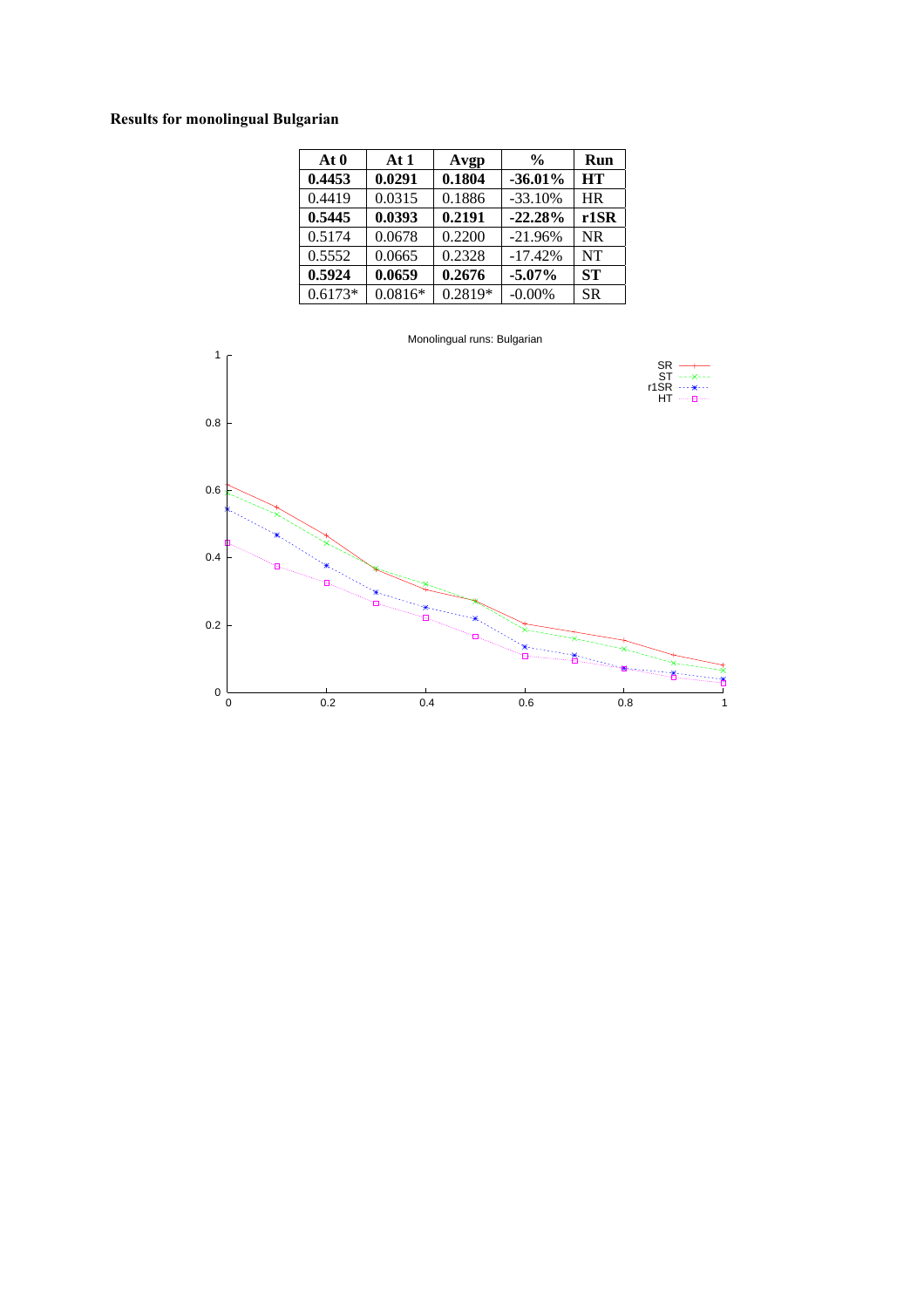## **Results for monolingual French**

| At <sub>0</sub> | At $1$    | Avgp      | $\frac{0}{0}$ | Run           |
|-----------------|-----------|-----------|---------------|---------------|
| 0.3473          | 0.0180    | 0.1254    | $-68.02%$     | <b>NP</b>     |
| 0.7341          | 0.0109    | 0.2636    | $-32.77\%$    | xNP01r1SR1    |
| 0.7338          | 0.0190    | 0.2713    | $-30.81%$     | r1SR          |
| 0.6916          | 0.0227    | 0.3157    | $-19.48%$     | NT            |
| 0.7071          | 0.0252    | 0.3298    | $-15.89%$     | xNP01HR1      |
| 0.7046          | 0.0251    | 0.3350    | $-14.56%$     | <b>HR</b>     |
| 0.7952          | 0.0279    | 0.3431    | $-12.50%$     | <b>NR</b>     |
| 0.7347          | 0.0289    | 0.3675    | $-6.27\%$     | aHRSRxNP01HR1 |
| 0.6951          | $0.0501*$ | 0.3692    | $-5.84\%$     | <b>ST</b>     |
| 0.6951          | $0.0501*$ | 0.3692    | $-5.84\%$     | HT            |
| 0.6951          | $0.0501*$ | 0.3692    | $-5.84\%$     | aHTST         |
| 0.7486          | 0.0398    | 0.3833    | $-2.24%$      | aHRSR         |
| 0.8133*         | 0.0437    | 0.3883    | $-0.97%$      | xNP01SR1      |
| 0.8081          | 0.0437    | $0.3921*$ | $-0.00\%$     | <b>SR</b>     |

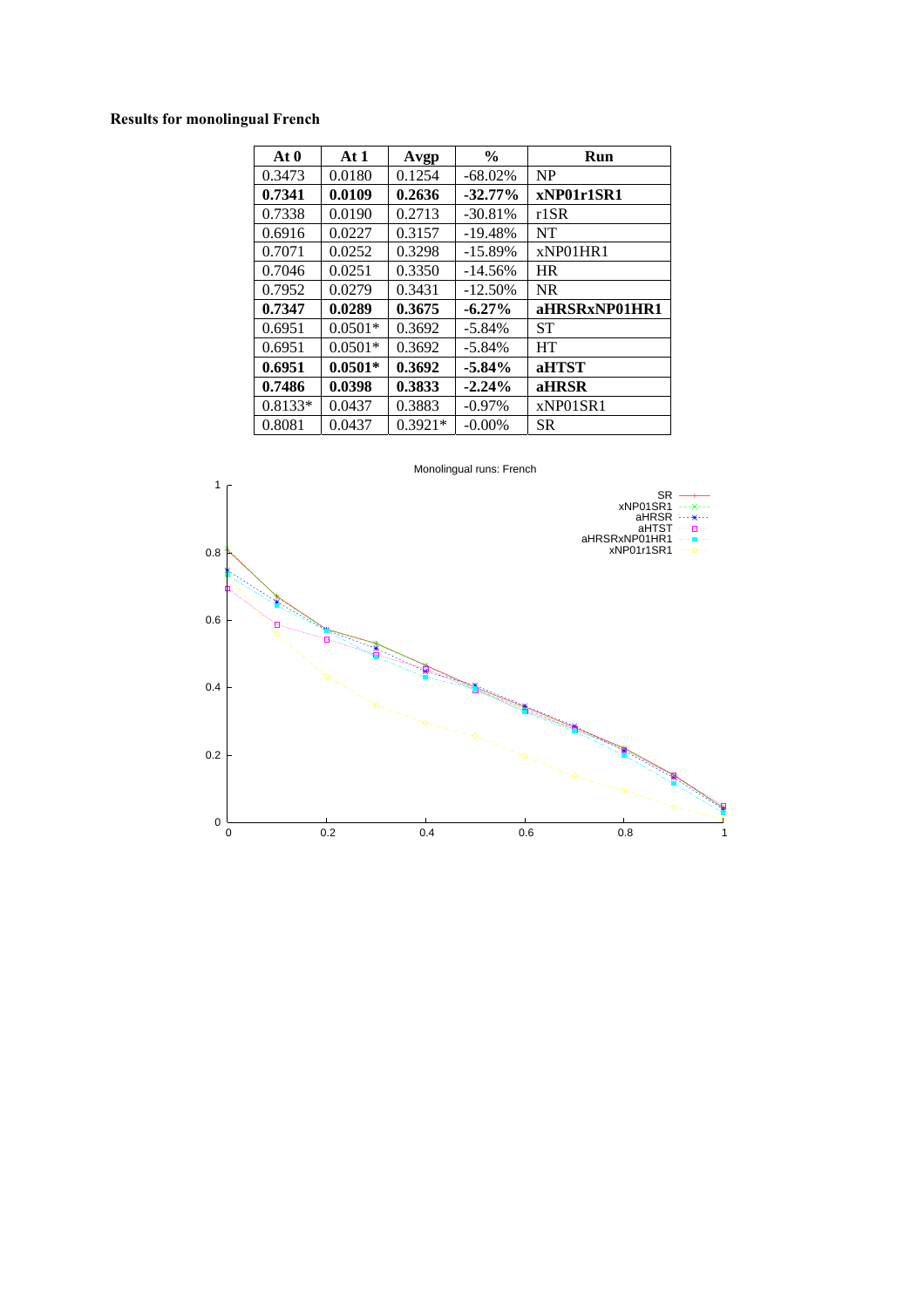## **Results for monolingual Hungarian**

| At <sub>0</sub> | At1       | Avgp      | $\frac{0}{0}$ | Run           |
|-----------------|-----------|-----------|---------------|---------------|
| 0.4484          | 0.0534    | 0.1776    | $-49.77\%$    | NP            |
| 0.5397          | 0.0578    | 0.2263    | $-36.00\%$    | NT            |
| 0.6079          | 0.0531    | 0.2641    | $-25.31\%$    | <b>NR</b>     |
| 0.6225          | 0.0421    | 0.2721    | $-23.05\%$    | xNP01HT1      |
| 0.6452          | 0.0414    | 0.2770    | $-21.66%$     | <b>HT</b>     |
| 0.6007          | 0.0426    | 0.2777    | $-21.46%$     | xNPO1HR1      |
| 0.6447          | 0.0413    | 0.2843    | $-19.60\%$    | <b>HR</b>     |
| 0.6668          | 0.0562    | 0.3085    | $-12.75%$     | aHTSTxNP01HT1 |
| 0.6660          | 0.0651    | 0.3266    | $-7.64%$      | aHRSRxNP01HR1 |
| 0.7054          | 0.0677    | 0.3373    | $-4.61%$      | aHRSR         |
| 0.7096          | 0.0733    | 0.3435    | $-2.86%$      | aHTSTxNP01ST1 |
| 0.7197          | 0.0703    | 0.3493    | $-1.22%$      | SТ            |
| 0.6697          | $0.0785*$ | 0.3501    | $-0.99\%$     | xNP01SR1      |
| $0.7272*$       | 0.0703    | 0.3520    | $-0.45%$      | xNP01ST1      |
| 0.6867          | 0.0781    | $0.3536*$ | $-0.00\%$     | SR            |

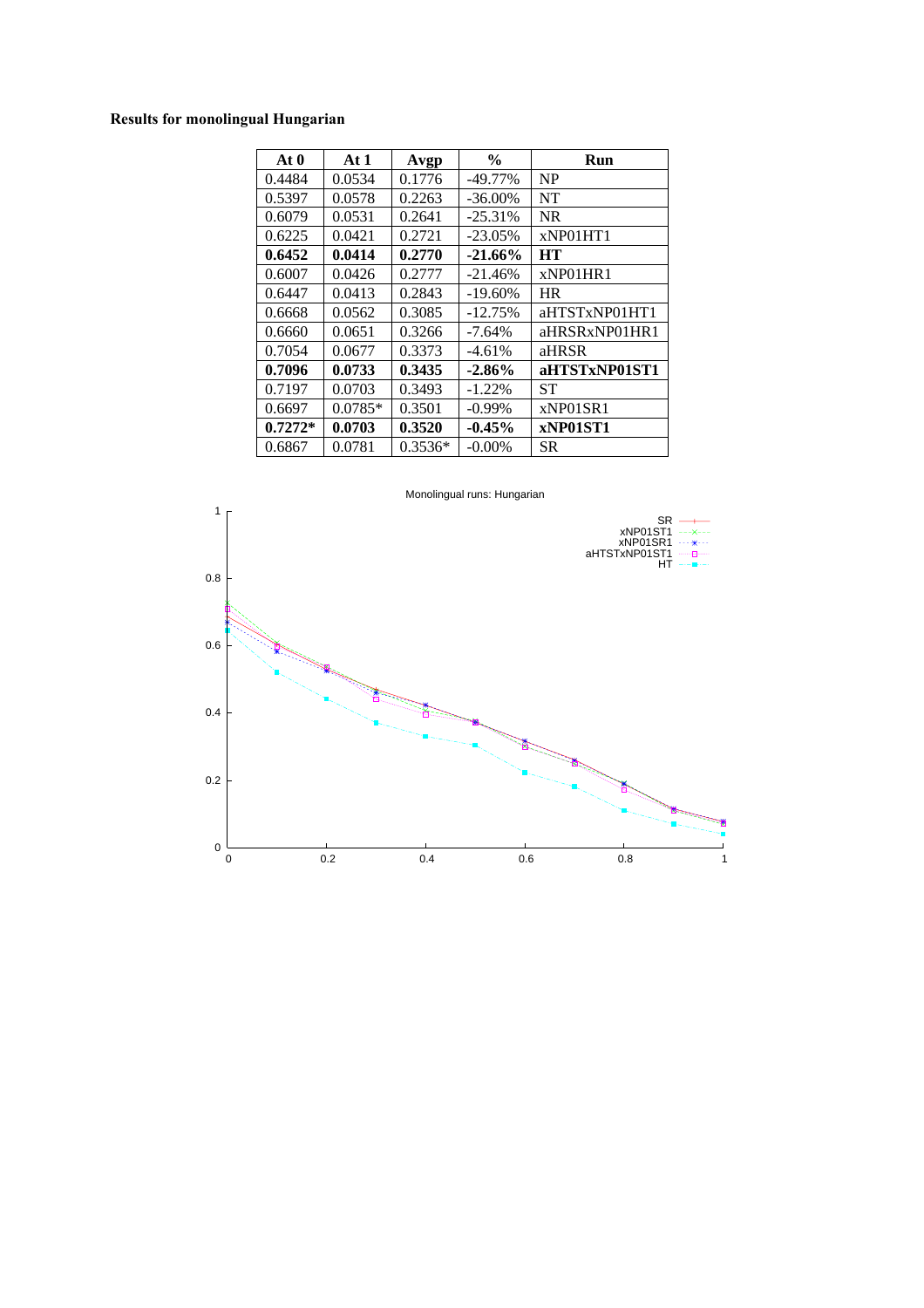## **Results for monolingual Portuguese**

| At 0      | At $1$    | Avgp      | $\frac{6}{6}$ | Run        |
|-----------|-----------|-----------|---------------|------------|
| 0.4586    | 0.0396    | 0.1669    | $-54.87%$     | NP         |
| 0.6718    | 0.0070    | 0.2214    | $-40.13%$     | xNP01r1SR1 |
| 0.7035    | 0.0232    | 0.2358    | $-36.24%$     | $r1$ SR    |
| 0.7217    | 0.0290    | 0.2832    | $-23.42%$     | aSRr1SR    |
| 0.7723    | 0.0455    | 0.2957    | $-20.04\%$    | NT         |
| 0.8074    | 0.0469    | 0.3198    | $-13.52%$     | <b>NR</b>  |
| $0.8232*$ | 0.0536    | 0.3456    | $-6.54%$      | <b>ST</b>  |
| 0.8160    | 0.0561    | 0.3628    | $-1.89%$      | xNP01SR1   |
| 0.8217    | $0.0566*$ | $0.3698*$ | $-0.00\%$     | <b>SR</b>  |

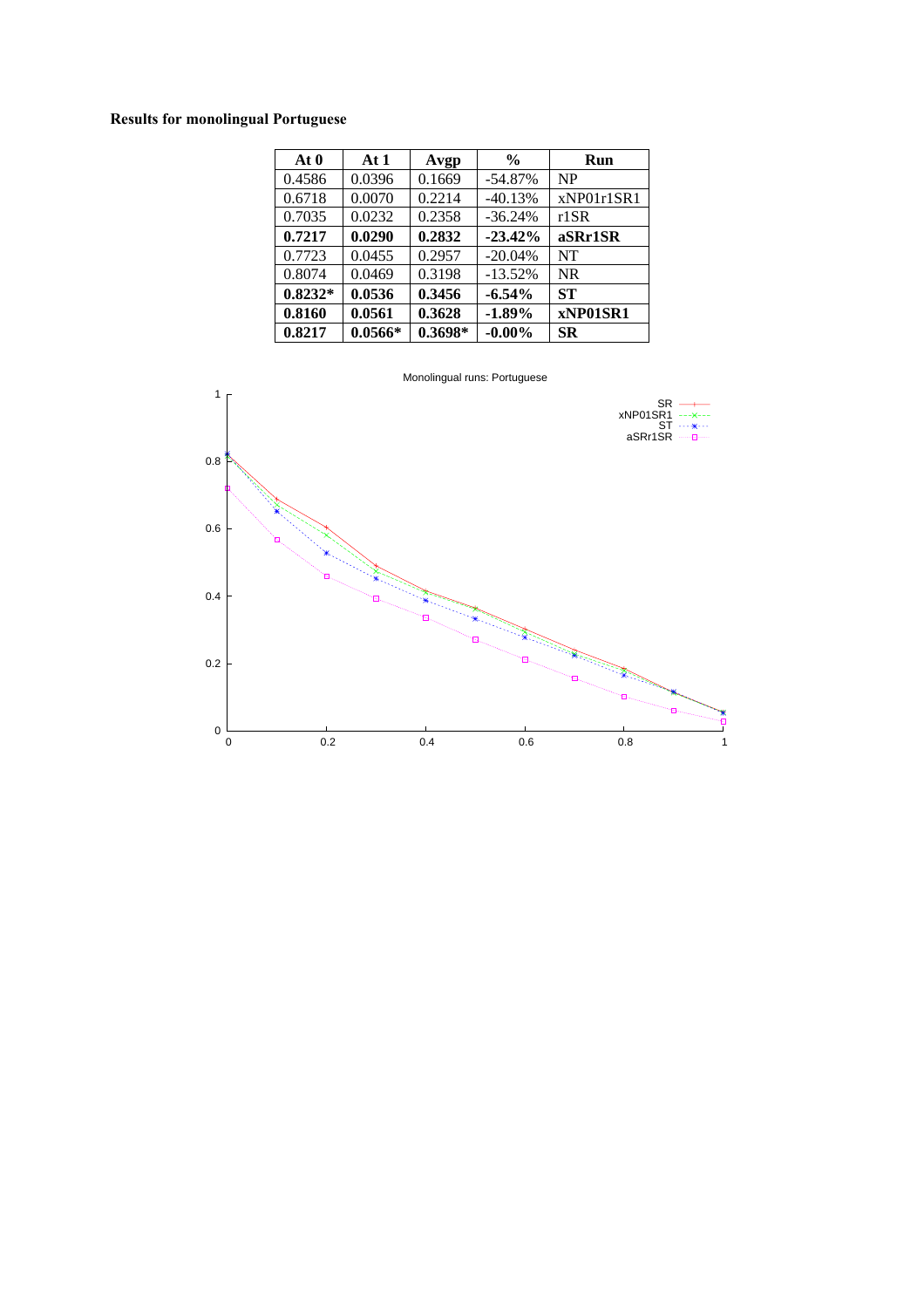### **5 Conclusions**

Except for Portuguese, the best results obtained came from runs that were not submitted, since we obtained worse results using the 2004 queries and *qrels* than with the submitted ones. We think that this behavior can be explained since the results depend to a great extent on the different topics selected each year. It is worth to note that we obtained the best results using the narrative field of the topic queries in all cases, as well as the standard processing approach (SR runs).

We expected to have had better results using combinations of proper nouns indexing with standard (SR or ST) runs, as it seemed to follow from the results from 2004 campaign, but it has not been the case. It is clear that the quality of the tokenization step is of paramount importance for precise document processing. We still think that a high-quality entity recognition (proper nouns or acronyms for people, companies, countries, locations, and so on) could improve the precision and recall figures of the overall retrieval, as well as a correct recognition and normalization of dates, times, numbers, etc. Pseudo-relevance feedback has not performed quite well, but we run quite few experiments to extract general conclusions. On the other hand, these runs had a lot of querying terms, what made them very slow.

Regarding the basic experiments, the general conclusions were known in advance: retrieval performance can be improved by using stemming, filtering of frequent words and appropriate weighting.

### **6 Future work**

Future work of the MIRACLE team in these tasks will be directed to several lines of research: (a) Tuning our indexing and retrieval *trie*-based engine in order to get even better performance in the indexing and retrieval phases, and (b) improving the tokenization step; in our opinion, this is one of the most critical processing ones and can improve the overall results of the IR process. A good entity recognition and normalization is still missing in our processing scheme for these tasks. We need better performance of the retrieval system to drive runs that are efficient when the query has some hundred terms, as occurs when using pseudo-relevance feedback. We need also to explore further the combination schemes with these enhancements to the basic processes.

## **Acknowledgements**

This work has been partially supported by the Spanish R+D National Plan, by means of the project RIMMEL (Multilingual and Multimedia Information Retrieval, and its Evaluation), TIN2004-07588-C03-01.

Special mention to our colleagues of the MIRACLE team should be done (in alphabetical order): Ana María García-Serrano, Ana González-Ledesma, José Mª Guirao-Miras, Sara Lana-Serrano, José Luis Martínez-Fernández, Paloma Martínez-Fernández, Ángel Martínez-González, Antonio Moreno-Sandoval and César de Pablo-Sánchez.

#### **References**

- [1] Aoe, Jun-Ichi; Morimoto, Katsushi; Sato, Takashi. An Efficient Implementation of Trie Structures. Software Practice and Experience 22(9): 695-721, 1992.
- [2] Goñi-Menoyo, José M; González, José C.; Martínez-Fernández, José L.; and Villena, J. MIRACLE's Hybrid Approach to Bilingual and Monolingual Information Retrieval. CLEF 2004 proceedings (Peters, C. et al., Eds.). Lecture Notes in Computer Science, vol. 3491, pp. 188-199. Springer, 2005 (to appear).
- [3] Goñi-Menoyo, José M.; González, José C.; Martínez-Fernández, José L.; Villena-Román, Julio; García-Serrano, Ana; Martínez-Fernández, Paloma; de Pablo-Sánchez, César; and Alonso-Sánchez, Javier. MIRACLE's hybrid approach to bilingual and monolingual Information Retrieval. Working Notes for the CLEF 2004 Workshop (Carol Peters and Francesca Borri, Eds.), pp. 141-150. Bath, United Kingdom, 2004.